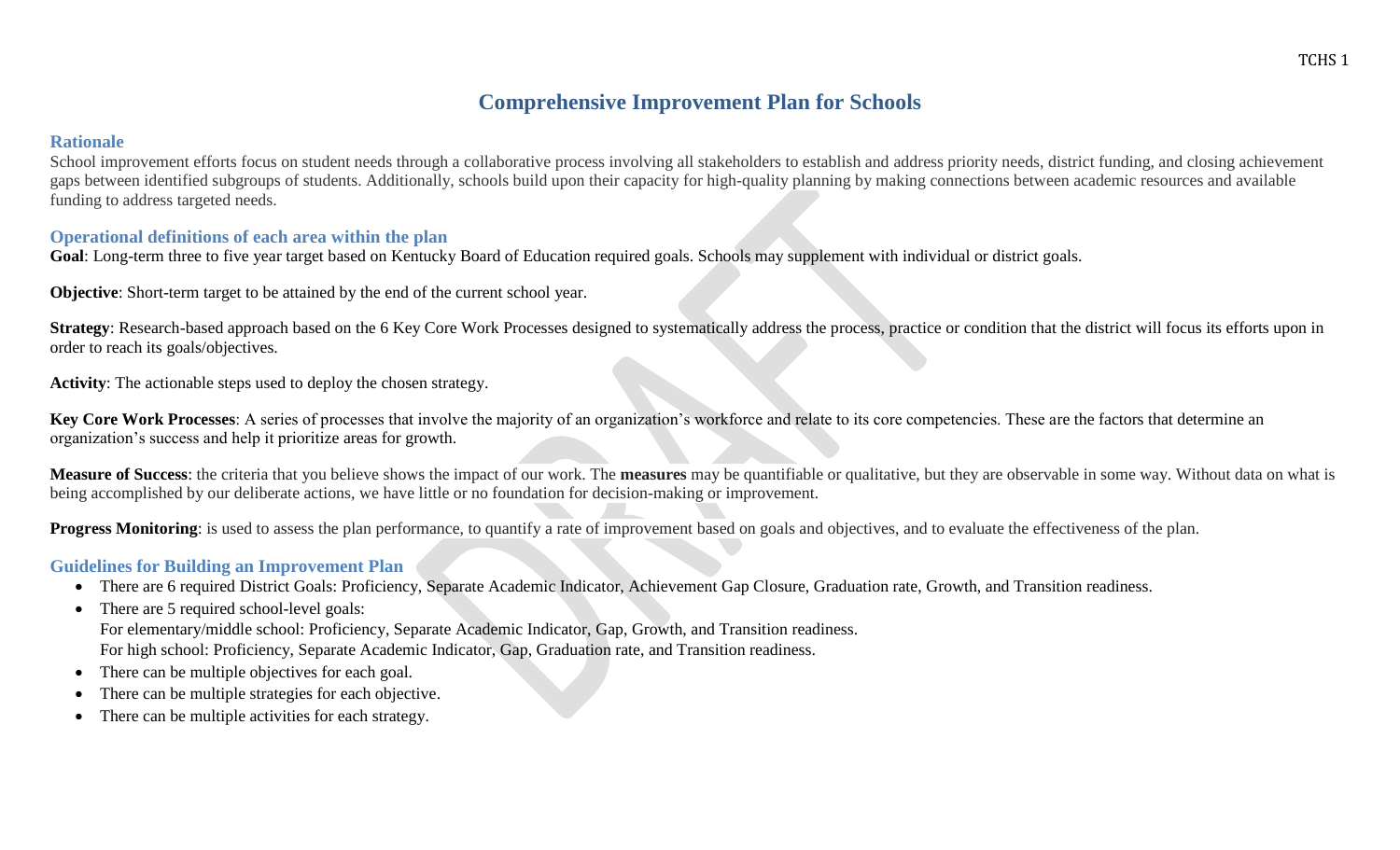# **1: Proficiency Goal**

| Goal 1: Increase the combined reading and math percentage of proficient/distinguished students to 45% by 2022.                                                                                                                                                                                                                 |                                                                                                                                                                                                                                                                                                                                                                                                                                    |                                                                                                                                                                                                                                        |  |  |  |
|--------------------------------------------------------------------------------------------------------------------------------------------------------------------------------------------------------------------------------------------------------------------------------------------------------------------------------|------------------------------------------------------------------------------------------------------------------------------------------------------------------------------------------------------------------------------------------------------------------------------------------------------------------------------------------------------------------------------------------------------------------------------------|----------------------------------------------------------------------------------------------------------------------------------------------------------------------------------------------------------------------------------------|--|--|--|
| Which Strategy will the district use to address this goal? (The<br>Strategy can be based upon the six Key Core Work Processes<br>listed below or another research-based approach. Provide<br>justification and/or attach evidence for why the strategy was                                                                     | Which <b>Activities</b> will the district deploy based on the strategy or strategies<br>chosen? (The links to the Key Core Work Processes activity bank below<br>may be a helpful resource. Provide a brief explanation or justification for<br>the activity.                                                                                                                                                                      | In the following chart, identify the timeline for the activity or<br>activities, the person(s) responsible for ensuring the fidelity<br>of the activity or activities, and necessary funding to execute<br>the activity or activities. |  |  |  |
| chosen.)<br><b>KCWP 1: Design and Deploy Standards</b><br><b>KCWP 2: Design and Deliver Instruction</b><br><b>KCWP 3: Design and Deliver Assessment Literacy</b><br><b>KCWP 4: Review, Analyze and Apply Data</b><br>KCWP 5: Design, Align and Deliver Support<br><b>KCWP 6: Establishing Learning Culture and Environment</b> | KCWP1: Design and Deploy Standards Classroom Activities<br>KCWP2: Design and Deliver Instruction Classroom Activities<br><b>KCWP3: Design and Deliver Assessment Literacy</b><br><b>Classroom Activities</b><br>KCWP4: Review, Analyze and Apply Data Classroom Activities<br>KCWP5: Design, Align and Deliver Support Classroom Activities<br>KCWP6: Establishing Learning Culture and Environment<br><b>Classroom Activities</b> |                                                                                                                                                                                                                                        |  |  |  |

| Objective                    | <b>Strategy</b>            | <b>Activities to Deploy Strategy</b>                       | <b>Measure of Success</b>     | <b>Progress Monitoring</b> | <b>Funding</b>    |
|------------------------------|----------------------------|------------------------------------------------------------|-------------------------------|----------------------------|-------------------|
|                              |                            |                                                            |                               | Date & Notes               |                   |
| <b>Objective 1:</b> Increase | Strategy 1: KCWP 1-        | Activity 1: Design and Deploy Standards- Curriculum        | <b>ACT</b>                    | Weekly meetings for PLC    | Grade Cam-        |
| the reading proficiency      | Design and Deploy          | Alignment & Unit Planning- Departmental teams will         | <b>MAP</b>                    | collaborative teams        | district          |
| rate from 38.7% to           | <b>Standards</b>           | develop instructional units (approx. 3 weeks in length)    | <b>Common Assessments</b>     |                            | assistance        |
| 45% by 2022.                 |                            | and common unit assessments that match the intent and      |                               | Weekly administrative      |                   |
|                              | Strategy 2: KCWP 2-        | the rigor of the standards. Teams will regularly review    |                               | team meetings              |                   |
|                              | Design and Deliver         | and revise curriculum maps and instructional units in      |                               |                            |                   |
|                              | Instruction                | order to ensure the continued growth of students.          |                               |                            |                   |
|                              |                            | *Both objectives                                           |                               |                            |                   |
|                              |                            |                                                            |                               |                            |                   |
|                              | Strategy 3: KCWP 3-        | Activity 2: Design and Deliver Assessment Literacy-        | <b>ACT</b>                    | Weekly meetings for PLC    | Grade Cam-        |
| <b>Objective 2:</b> Increase | Design and Deliver         | Incorporate higher order instructional strategies to raise | <b>MAP</b>                    | collaborative teams        | district          |
| the math proficiency         | <b>Assessment Literacy</b> | the level of class instruction to the rigor of standards.  | <b>Common Assessments</b>     |                            | assistance        |
| rate from 32.2% to           |                            | *Both objectives                                           |                               | Weekly administrative      |                   |
| 36% by 2022.                 |                            |                                                            |                               | team meetings              |                   |
|                              |                            | Activity 3: Design and Deliver Assessment Literacy-        | MAP (3 times each year- fall, | PLC collaborative teams    | \$0- in 2019-20   |
|                              |                            | Begin the use of MAP with $9th$ and $10th$ graders with    | winter, spring)               | Content area teachers      | $$12.50$ per      |
|                              |                            | fidelity to increase student progress toward proficiency.  |                               | (English, Math, and        | student/          |
|                              |                            | *Both objectives                                           |                               | Science)                   | $$5000 - $7500 -$ |
|                              |                            |                                                            |                               |                            | in 2020-21        |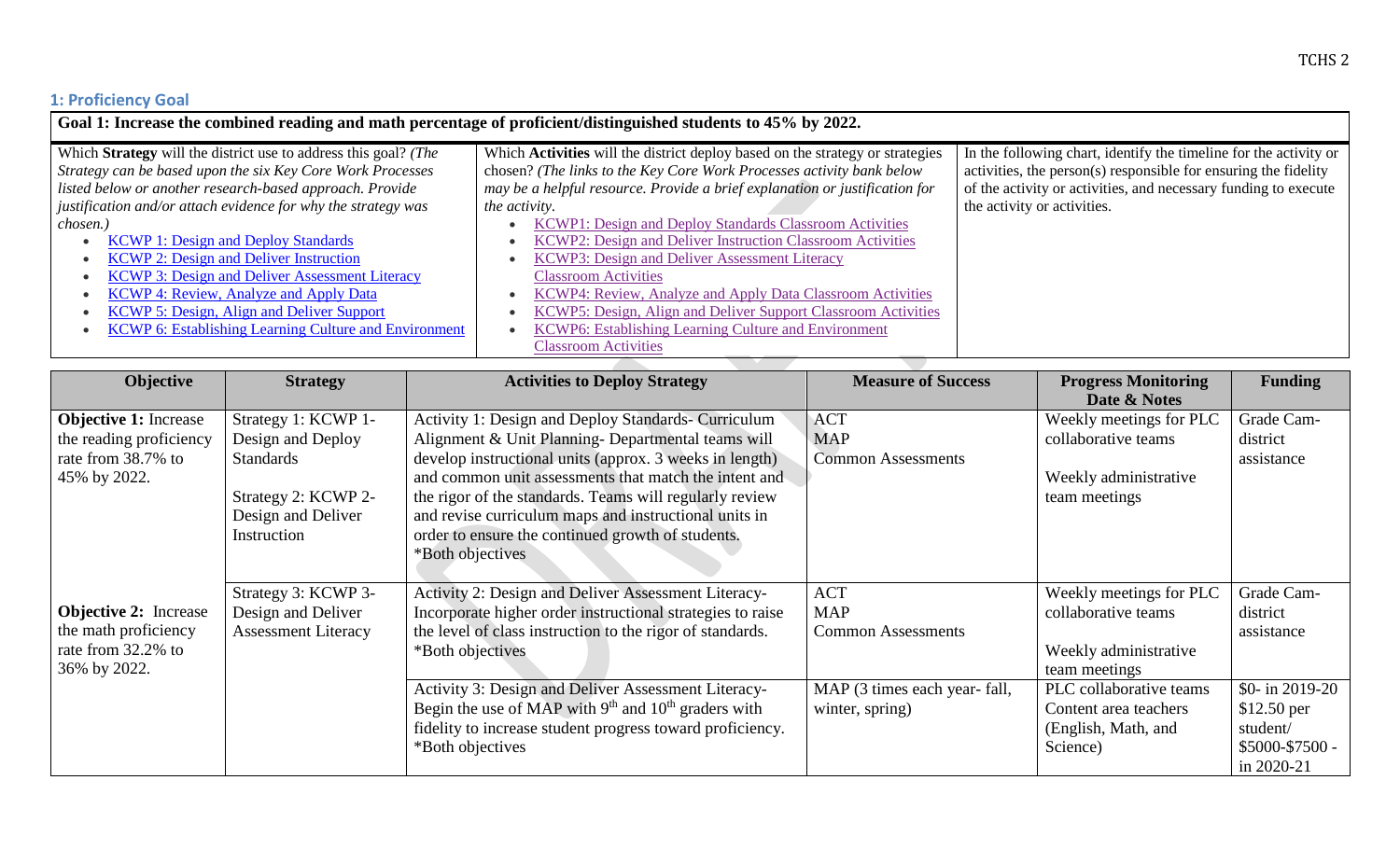| Objective | <b>Strategy</b>     | <b>Activities to Deploy Strategy</b>                      | <b>Measure of Success</b>    | <b>Progress Monitoring</b> | <b>Funding</b>     |
|-----------|---------------------|-----------------------------------------------------------|------------------------------|----------------------------|--------------------|
|           |                     |                                                           |                              | Date & Notes               |                    |
|           | Strategy 4: KCWP 4- | Activity 4: Review, Analyze, and Apply Data Classroom     | <b>ACT</b>                   | Weekly meetings for PLC    | Grade Cam-         |
|           | Review, Analyze and | Activities- PLC Protocols for Continuous Improvement-     | <b>MAP</b>                   | collaborative teams        | district           |
|           | <b>Apply Data</b>   | The PLC Protocol Process will be the system that we use   | <b>Common Assessments</b>    |                            | assistance         |
|           |                     | to guide the continuous improvement at Taylor County      |                              | Weekly administrative      |                    |
|           |                     | High School. PLC teams will meet weekly to analyze        |                              | team meetings              |                    |
|           |                     | and review assessment data utilizing the PLAN-DO-         |                              |                            |                    |
|           |                     | STUDY-ACT protocol to monitor student progress and        |                              |                            |                    |
|           |                     | to inform instructional practices. This collaborative     |                              |                            |                    |
|           |                     | analysis will be the foundation to identify areas of      |                              |                            |                    |
|           |                     | strengths and needs in order to plan effective            |                              |                            |                    |
|           |                     | interventions and enrichments to promote student          |                              |                            |                    |
|           |                     | growth.                                                   |                              |                            |                    |
|           |                     | *Both objectives                                          |                              |                            |                    |
|           |                     |                                                           |                              |                            |                    |
|           | Strategy 5: KCWP 5- | Activity 5: Design, Align, and Deliver Support            | <b>ACT</b>                   | PLC collaborative teams    | <b>ESS Daytime</b> |
|           | Design, Align, and  | Classroom Activity- Create pathways to encourage          | <b>MAP</b>                   |                            | Waiver-RTI         |
|           | Deliver Support     | advancements (AP, Dual Credit, etc.) and supports (RTI,   | <b>Common Assessments</b>    | Administrative team        | staff/support      |
|           |                     | intentional scheduling, etc.) for those identified not on | AIMS web-RTI data collection |                            |                    |
|           |                     | target to be transition ready.                            |                              | <b>Guidance Counselors</b> |                    |
|           |                     | *Both objectives                                          |                              |                            |                    |
|           |                     |                                                           |                              |                            |                    |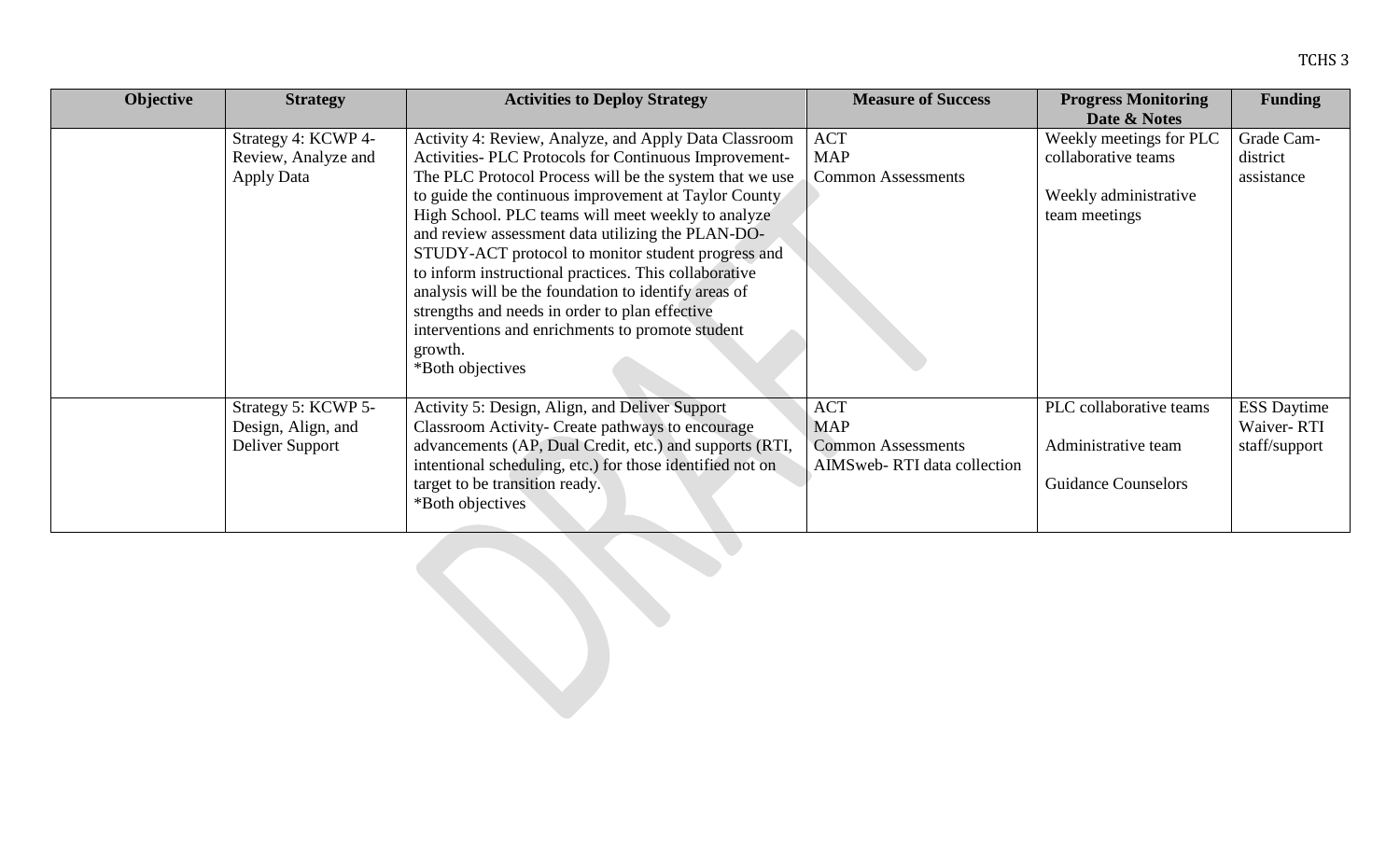# **2: Separate Academic Indicator**

| Goal 2: Increase the proficiency percentage rates of students in each separate academic indicator by 2022: Science- 34% and Writing- 68%.                                                                                                                                                                                                                                                                                                                                                                                                                                                           |                                                                                                                                                                                                                                                                                                                                                                                                                                                                                                                                                                                                                                                                      |                                                                                                                                                                                                                                        |  |  |  |
|-----------------------------------------------------------------------------------------------------------------------------------------------------------------------------------------------------------------------------------------------------------------------------------------------------------------------------------------------------------------------------------------------------------------------------------------------------------------------------------------------------------------------------------------------------------------------------------------------------|----------------------------------------------------------------------------------------------------------------------------------------------------------------------------------------------------------------------------------------------------------------------------------------------------------------------------------------------------------------------------------------------------------------------------------------------------------------------------------------------------------------------------------------------------------------------------------------------------------------------------------------------------------------------|----------------------------------------------------------------------------------------------------------------------------------------------------------------------------------------------------------------------------------------|--|--|--|
| Which Strategy will the district use to address this goal? (The<br>Strategy can be based upon the six Key Core Work Processes<br>listed below or another research-based approach. Provide<br>justification and/or attach evidence for why the strategy was<br>chosen.)<br><b>KCWP 1: Design and Deploy Standards</b><br><b>KCWP 2: Design and Deliver Instruction</b><br><b>KCWP 3: Design and Deliver Assessment Literacy</b><br><b>KCWP 4: Review, Analyze and Apply Data</b><br><b>KCWP 5: Design, Align and Deliver Support</b><br><b>KCWP 6: Establishing Learning Culture and Environment</b> | Which Activities will the district deploy based on the strategy or strategies<br>chosen? (The links to the Key Core Work Processes activity bank below<br>may be a helpful resource. Provide a brief explanation or justification for<br><i>the activity.</i><br>KCWP1: Design and Deploy Standards Classroom Activities<br>KCWP2: Design and Deliver Instruction Classroom Activities<br>KCWP3: Design and Deliver Assessment Literacy<br><b>Classroom Activities</b><br>KCWP4: Review, Analyze and Apply Data Classroom Activities<br>KCWP5: Design, Align and Deliver Support Classroom Activities<br><b>KCWP6: Establishing Learning Culture and Environment</b> | In the following chart, identify the timeline for the activity or<br>activities, the person(s) responsible for ensuring the fidelity<br>of the activity or activities, and necessary funding to execute<br>the activity or activities. |  |  |  |
|                                                                                                                                                                                                                                                                                                                                                                                                                                                                                                                                                                                                     | <b>Classroom Activities</b>                                                                                                                                                                                                                                                                                                                                                                                                                                                                                                                                                                                                                                          |                                                                                                                                                                                                                                        |  |  |  |

| Objective                 | <b>Strategy</b>            | <b>Activities to Deploy Strategy</b>       | <b>Measure of Success</b> | <b>Progress Monitoring Date &amp; Notes</b> | <b>Funding</b>     |
|---------------------------|----------------------------|--------------------------------------------|---------------------------|---------------------------------------------|--------------------|
| Objective 1: Increase the | Strategy 1: Strategy 1:    | Activity 1: Design and Deploy              | <b>ACT</b>                | Weekly meetings for PLC                     | Grade Cam-district |
| proficiency rates of the  | KCWP 1- Design and         | Standards- Curriculum Alignment &          | <b>MAP</b>                | collaborative teams                         | assistance         |
| separate academic         | <b>Deploy Standards</b>    | Unit Planning-Departmental teams           | <b>Common Assessments</b> |                                             |                    |
| indicators by 2022.       |                            | will develop instructional units           |                           | Weekly administrative team                  |                    |
|                           | Strategy 2: KCWP 2- Design | (approx. 3 weeks in length) and            |                           | meetings                                    |                    |
| Science: 23.5% to 30%     | and Deliver Instruction    | common unit assessments that match         |                           |                                             |                    |
|                           |                            | the intent and the rigor of the            |                           |                                             |                    |
| On-Demand Writing: 59.7%  |                            | standards. Teams will regularly review     |                           |                                             |                    |
| to $62\%$                 |                            | and revise curriculum maps and             |                           |                                             |                    |
|                           |                            | instructional units in order to ensure     |                           |                                             |                    |
|                           |                            | the continued growth of students.          |                           |                                             |                    |
|                           |                            |                                            |                           |                                             |                    |
|                           | Strategy 3: KCWP 4-        | <b>Activity 2: Science: Through Course</b> | NAPD scoring              | <b>Science Teachers</b>                     | Consumables-\$2000 |
|                           | Review, Analyze and Apply  | Tasks are designed to deepen the           |                           | <b>Administration Team</b>                  |                    |
|                           | Data                       | knowledge of students by different         |                           |                                             |                    |
|                           |                            | learning experiences and provides          |                           |                                             |                    |
|                           |                            | another way to assess knowledge.           |                           |                                             |                    |
|                           |                            |                                            |                           |                                             |                    |
|                           |                            | <b>Activity 3: Writing Plans: English</b>  | Writing Plan is           | <b>English Teachers</b>                     | Computers-\$15,300 |
|                           |                            | teachers will update the school writing    | approved by SBDM          | <b>Administration Team</b>                  |                    |
|                           |                            | plan to align with current standards       | and submitted online to   |                                             |                    |
|                           |                            |                                            | KDE.                      |                                             |                    |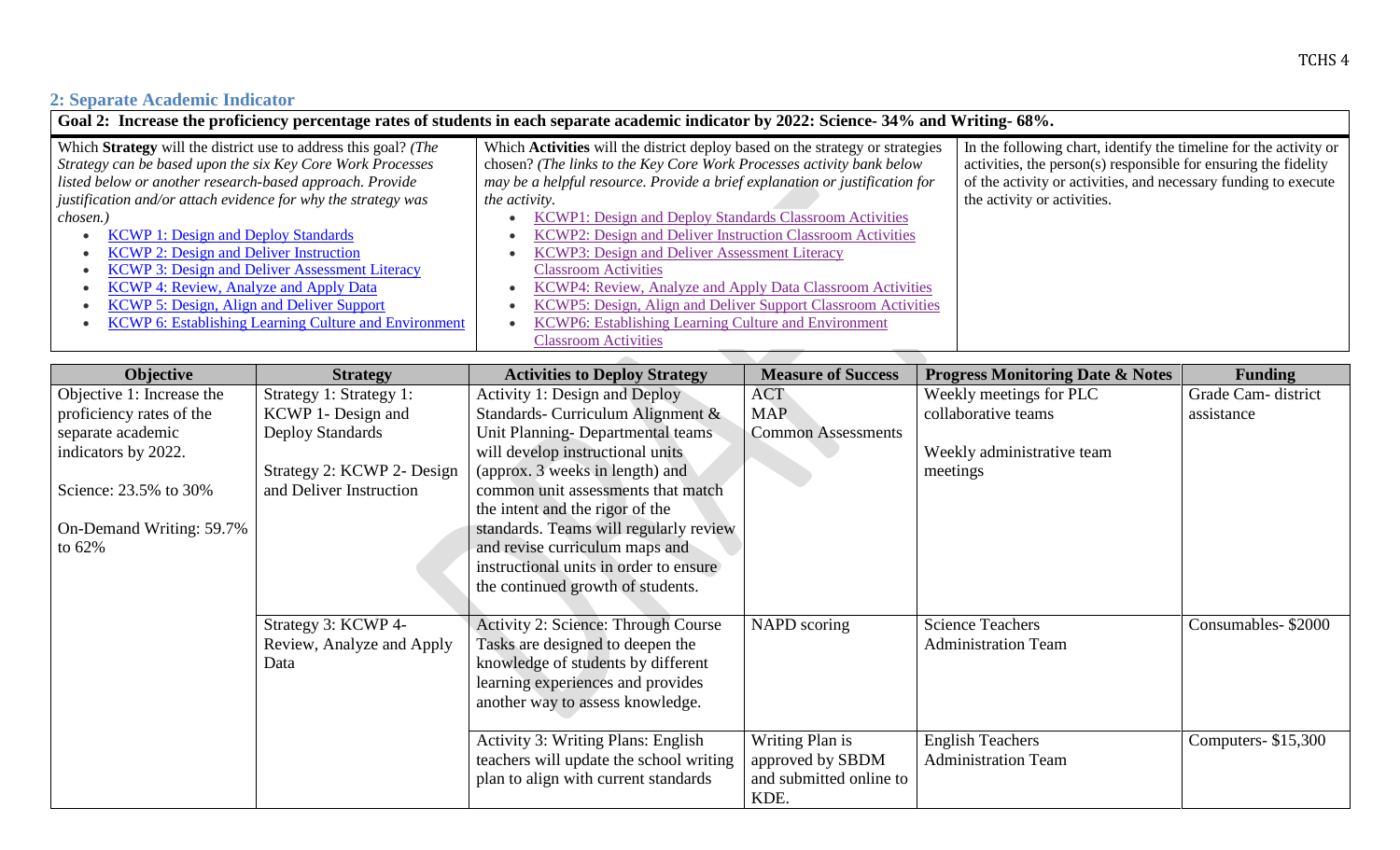| Objective | <b>Strategy</b>           | <b>Activities to Deploy Strategy</b>      | <b>Measure of Success</b> | <b>Progress Monitoring Date &amp; Notes</b> | <b>Funding</b>     |
|-----------|---------------------------|-------------------------------------------|---------------------------|---------------------------------------------|--------------------|
|           |                           | and establish a plan to store all writing | Utilize Google Drive      |                                             |                    |
|           |                           | pieces.                                   | to store samples of       |                                             |                    |
|           |                           |                                           | student work.             |                                             |                    |
|           |                           |                                           |                           |                                             |                    |
|           | Strategy 4: KCWP 4-       | Activity 4: Review, Analyze, and          | <b>ACT</b>                | Weekly meetings for PLC                     | Grade Cam-district |
|           | Review, Analyze and Apply | <b>Apply Data Classroom Activities-</b>   | <b>MAP</b>                | collaborative teams                         | assistance         |
|           | Data                      | <b>PLC Protocols for Continuous</b>       | <b>Common Assessments</b> |                                             |                    |
|           |                           | Improvement-The PLC Protocol              |                           | Weekly administrative team                  |                    |
|           |                           | Process will be the system that we use    |                           | meetings                                    |                    |
|           |                           | to guide the continuous improvement       |                           |                                             |                    |
|           |                           | at Taylor County High School. PLC         |                           |                                             |                    |
|           |                           | teams will meet weekly to analyze and     |                           |                                             |                    |
|           |                           | review assessment data utilizing the      |                           |                                             |                    |
|           |                           | PLAN-DO-STUDY-ACT protocol to             |                           |                                             |                    |
|           |                           | monitor student progress and to           |                           |                                             |                    |
|           |                           | inform instructional practices. This      |                           |                                             |                    |
|           |                           | collaborative analysis will be the        |                           |                                             |                    |
|           |                           | foundation to identify areas of           |                           |                                             |                    |
|           |                           | strengths and needs in order to plan      |                           |                                             |                    |
|           |                           | effective interventions and               |                           |                                             |                    |
|           |                           | enrichments to promote student            |                           |                                             |                    |
|           |                           | growth.                                   |                           |                                             |                    |
|           |                           |                                           |                           |                                             |                    |

TCHS 5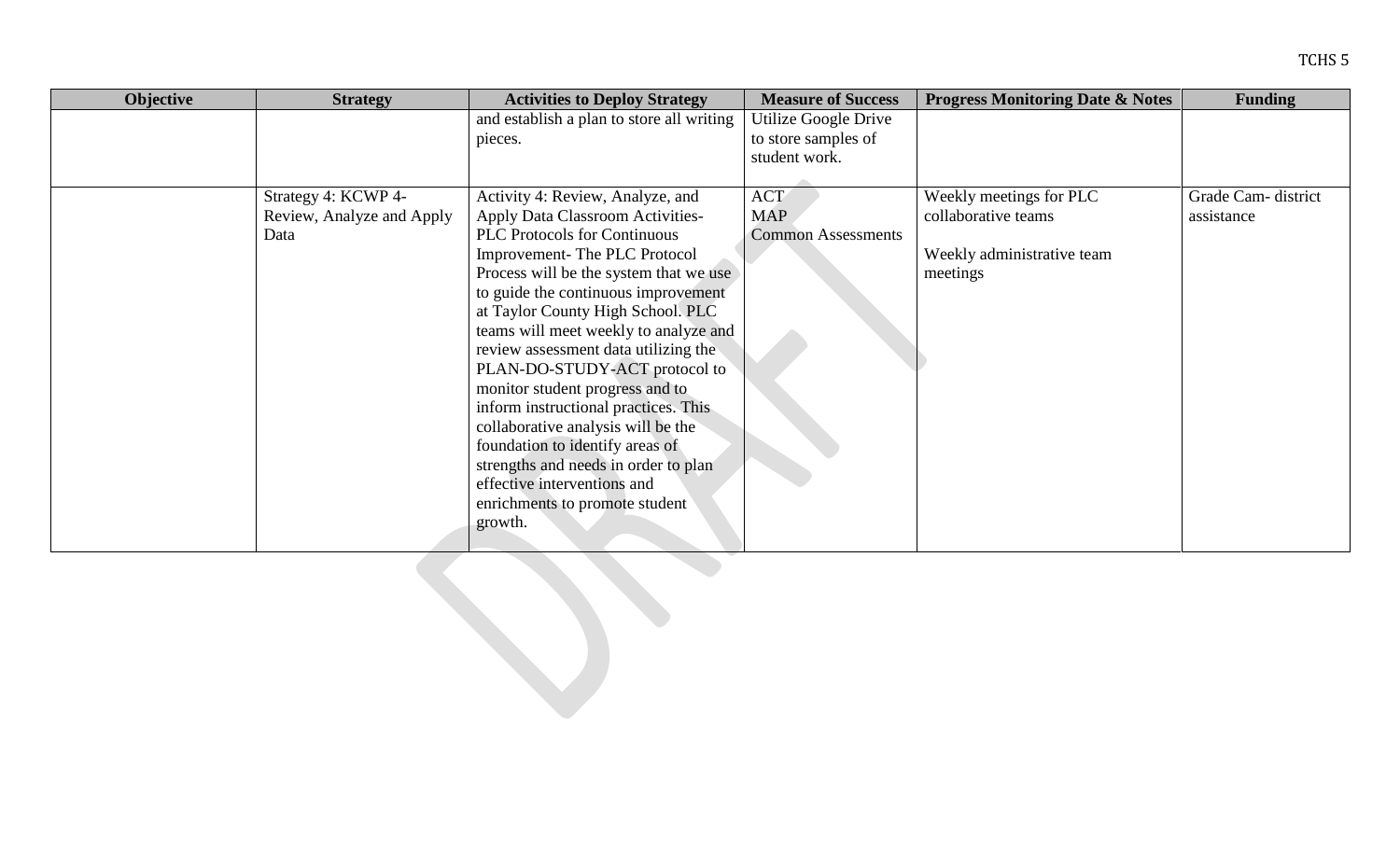### **3: Gap**

| Goal 3: Increase the average number of students reaching proficiency in reading and math in the Free/Reduced and ECE gap groups by 2022.                                                  |                                                                                                                                                                                                                                       |                                                                                                                                                                                                         |  |  |  |
|-------------------------------------------------------------------------------------------------------------------------------------------------------------------------------------------|---------------------------------------------------------------------------------------------------------------------------------------------------------------------------------------------------------------------------------------|---------------------------------------------------------------------------------------------------------------------------------------------------------------------------------------------------------|--|--|--|
| Which Strategy will the district use to address this goal? (The<br>Strategy can be based upon the six Key Core Work Processes<br>listed below or another research-based approach. Provide | Which Activities will the district deploy based on the strategy or strategies<br>chosen? (The links to the Key Core Work Processes activity bank below<br>may be a helpful resource. Provide a brief explanation or justification for | In the following chart, identify the timeline for the activity or<br>activities, the person(s) responsible for ensuring the fidelity<br>of the activity or activities, and necessary funding to execute |  |  |  |
| justification and/or attach evidence for why the strategy was<br>chosen.)<br><b>KCWP 1: Design and Deploy Standards</b>                                                                   | <i>the activity.</i><br>KCWP1: Design and Deploy Standards Classroom Activities<br>KCWP2: Design and Deliver Instruction Classroom Activities                                                                                         | the activity or activities.                                                                                                                                                                             |  |  |  |
| <b>KCWP 2: Design and Deliver Instruction</b><br><b>KCWP 3: Design and Deliver Assessment Literacy</b><br><b>KCWP 4: Review, Analyze and Apply Data</b>                                   | <b>KCWP3: Design and Deliver Assessment Literacy</b><br><b>Classroom Activities</b><br>KCWP4: Review, Analyze and Apply Data Classroom Activities                                                                                     |                                                                                                                                                                                                         |  |  |  |
| KCWP 5: Design, Align and Deliver Support<br><b>KCWP 6: Establishing Learning Culture and Environment</b>                                                                                 | KCWP5: Design, Align and Deliver Support Classroom Activities<br>KCWP6: Establishing Learning Culture and Environment<br><b>Classroom Activities</b>                                                                                  |                                                                                                                                                                                                         |  |  |  |

| <b>Objective</b>                  | <b>Strategy</b>     | <b>Activities to Deploy Strategy</b>    | <b>Measure of Success</b> | <b>Progress Monitoring Date &amp;</b> | <b>Funding</b>     |
|-----------------------------------|---------------------|-----------------------------------------|---------------------------|---------------------------------------|--------------------|
|                                   |                     |                                         |                           | <b>Notes</b>                          |                    |
| Objective 1:                      | Strategy 1: KCWP 1- | Activity 1: Design and Deploy           | <b>ACT</b>                | Weekly meetings for PLC               | N/A                |
| a) Free/Reduced-Increase reading  | Design and Deploy   | Standards- Curriculum Alignment &       | <b>MAP</b>                | collaborative teams                   |                    |
| proficiency from 27.4% to         | <b>Standards</b>    | Unit Planning-Departmental teams        | <b>Common Assessments</b> |                                       |                    |
| combined goal of 35%.             |                     | will develop instructional units        |                           | Weekly administrative team            |                    |
| b) ECE-Increase reading           | Strategy 2: KCWP 2- | (approx. 3 weeks in length) and         |                           | meetings                              |                    |
| proficiency from 0% to combined   | Design and Deliver  | common unit assessments that match      |                           |                                       |                    |
| goal of $22\%$ .                  | Instruction         | the intent and the rigor of the         |                           |                                       |                    |
|                                   |                     | standards. Teams will regularly review  |                           |                                       |                    |
| Objective 2:                      |                     | and revise curriculum maps and          |                           |                                       |                    |
| a) Free/Reduced-Increase math     |                     | instructional units in order to ensure  |                           |                                       |                    |
| proficiency from 22.1% to         |                     | the continued growth of students.       |                           |                                       |                    |
| combined goal of 35%              |                     |                                         |                           |                                       |                    |
| b) ECE- Increase math proficiency |                     | *Both objectives                        |                           |                                       |                    |
| from 0% to combined goal of 22%.  | Strategy 3: KCWP 4- | Activity 2: Review, Analyze, and        | <b>ACT</b>                | Weekly meetings for PLC               | Grade Cam-district |
|                                   | Review, Analyze and | <b>Apply Data Classroom Activities-</b> | <b>MAP</b>                | collaborative teams                   | assistance         |
|                                   | Apply Data          | <b>PLC Protocols for Continuous</b>     | <b>Common Assessments</b> |                                       |                    |
|                                   |                     | Improvement-The PLC Protocol            |                           | Weekly administrative team            |                    |
|                                   |                     | Process will be the system that we use  |                           | meetings                              |                    |
|                                   |                     | to guide the continuous improvement     |                           |                                       |                    |
|                                   |                     | at Taylor County High School. PLC       |                           |                                       |                    |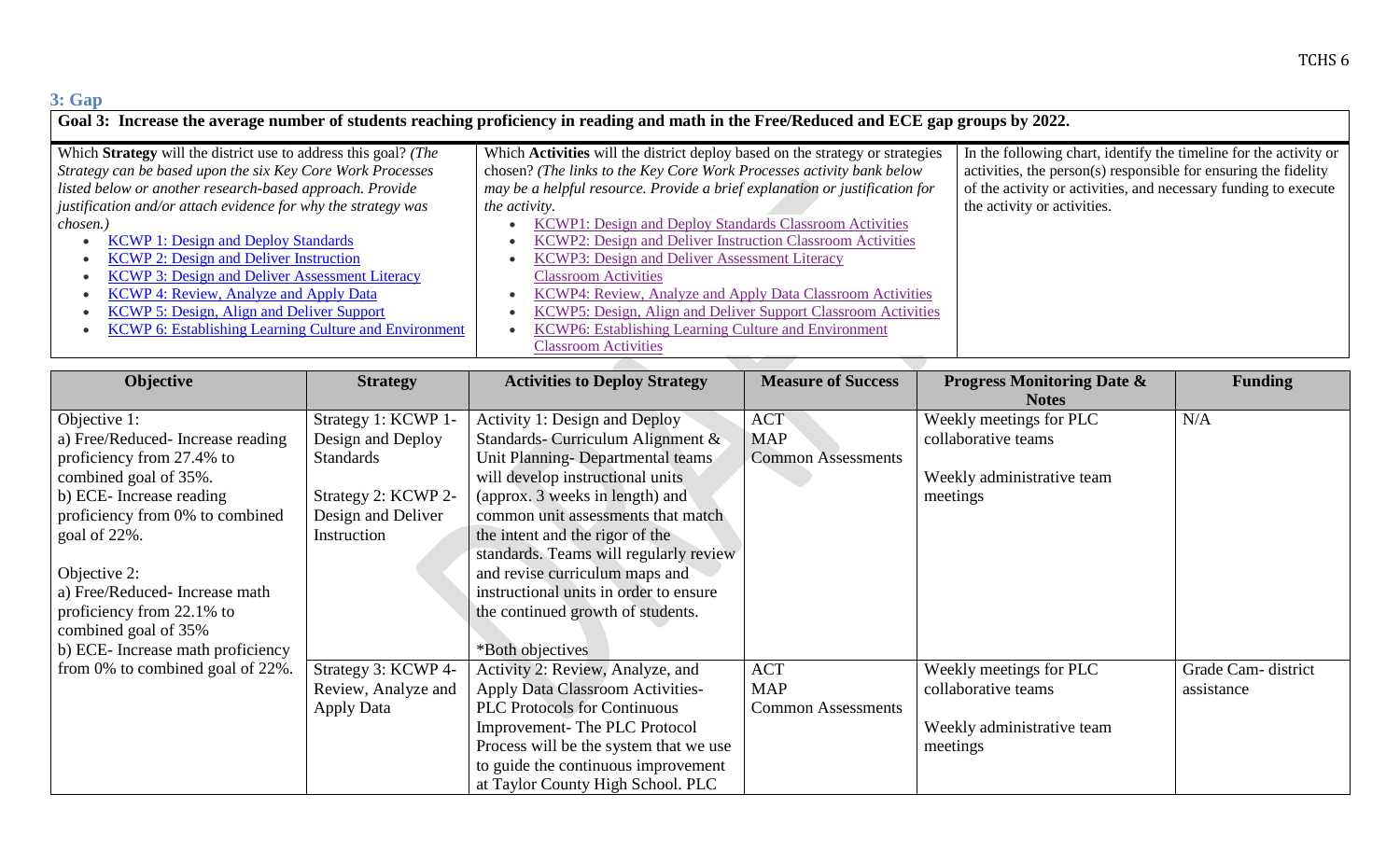| M.<br>۰.<br>۰, |  |
|----------------|--|
|----------------|--|

| Objective | <b>Strategy</b> | <b>Activities to Deploy Strategy</b>                                                                                                                                                                                                                                                                                                                                                                       | <b>Measure of Success</b>      | <b>Progress Monitoring Date &amp;</b><br><b>Notes</b>                                           | <b>Funding</b>                                                                |
|-----------|-----------------|------------------------------------------------------------------------------------------------------------------------------------------------------------------------------------------------------------------------------------------------------------------------------------------------------------------------------------------------------------------------------------------------------------|--------------------------------|-------------------------------------------------------------------------------------------------|-------------------------------------------------------------------------------|
|           |                 | teams will meet weekly to analyze and<br>review assessment data utilizing the<br>PLAN-DO-STUDY-ACT protocol to<br>monitor student progress and to<br>inform instructional practices. This<br>collaborative analysis will be the<br>foundation to identify areas of<br>strengths and needs in order to plan<br>effective interventions and<br>enrichments to promote student<br>growth.<br>*Both objectives | MAP (3 times each              | PLC collaborative teams                                                                         |                                                                               |
|           |                 | Activity 3: Design and Deliver<br>Assessment Literacy- Continue the<br>use of MAP with fidelity to increase<br>all student progress toward<br>proficiency.<br>*Both objectives                                                                                                                                                                                                                             | year- fall, winter,<br>spring) | Content area teachers (English and<br>Math)                                                     |                                                                               |
|           |                 | Activity 2: Analyze MAP data to<br>identify students not on target to meet<br>benchmarks and provide supports.<br>*Both objectives                                                                                                                                                                                                                                                                         | <b>MAP</b> Data                | <b>Administrative Team</b><br><b>Guidance Counselors</b><br><b>Transition Readiness Advisor</b> | ESS Daytime Waiver-<br>RTI staff/support<br>21 <sup>st</sup> CCLC- Fit 4 Life |
|           |                 |                                                                                                                                                                                                                                                                                                                                                                                                            |                                |                                                                                                 |                                                                               |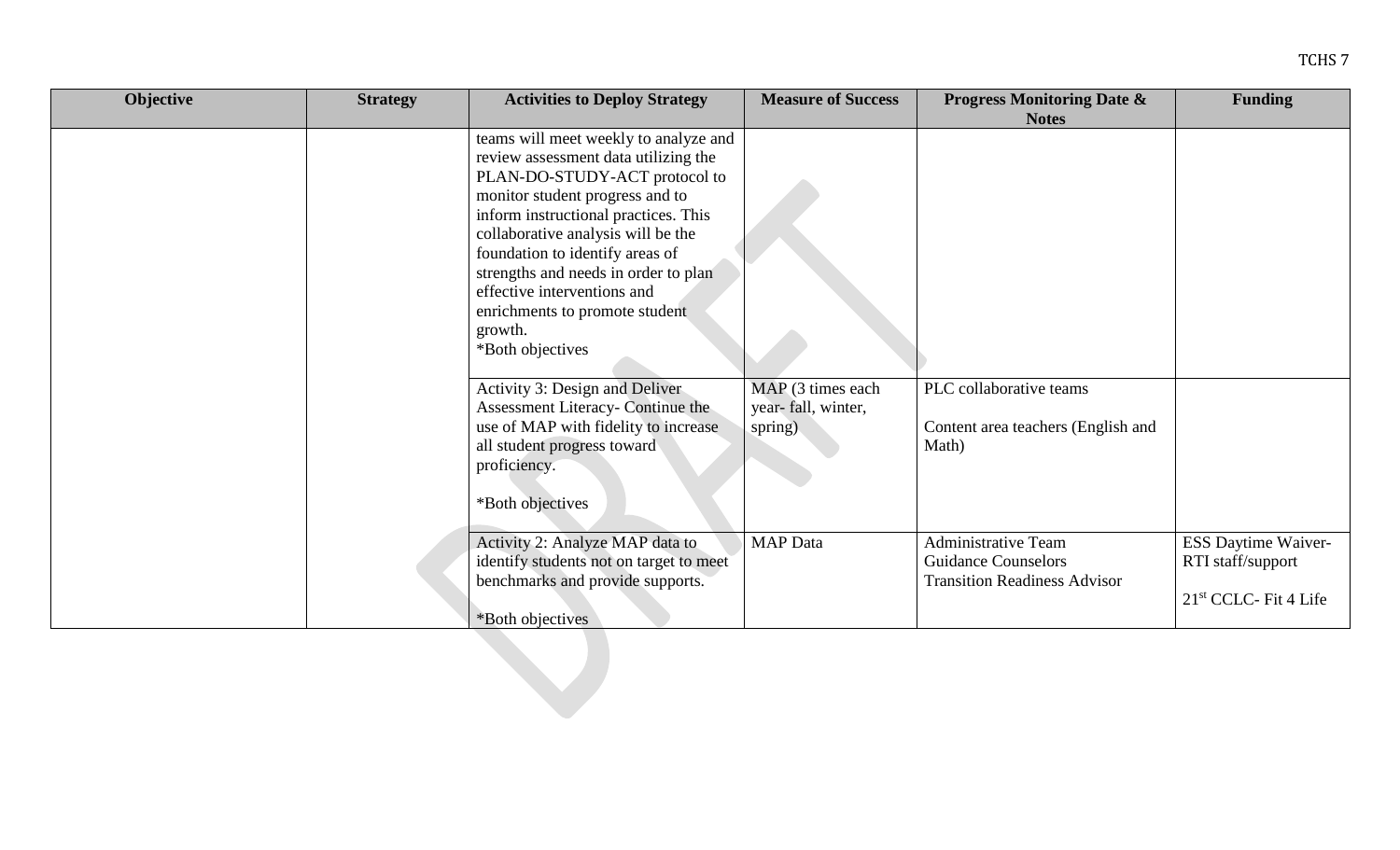## **4: Graduation Rate**

| Goal 4: Maintain a Graduation Rate of 97% or above by 2022, as measured by the 4-5yr cohort.                                                                                                                                                                                                                                                                                                                                                                                                                                                                                                 |                                                                                                                                                                                                                                                                                                                                                                                                                                                                                                                                                                                                                                                                             |                                                                                                                                                                                                                                        |  |  |  |  |
|----------------------------------------------------------------------------------------------------------------------------------------------------------------------------------------------------------------------------------------------------------------------------------------------------------------------------------------------------------------------------------------------------------------------------------------------------------------------------------------------------------------------------------------------------------------------------------------------|-----------------------------------------------------------------------------------------------------------------------------------------------------------------------------------------------------------------------------------------------------------------------------------------------------------------------------------------------------------------------------------------------------------------------------------------------------------------------------------------------------------------------------------------------------------------------------------------------------------------------------------------------------------------------------|----------------------------------------------------------------------------------------------------------------------------------------------------------------------------------------------------------------------------------------|--|--|--|--|
| Which Strategy will the district use to address this goal? (The<br>Strategy can be based upon the six Key Core Work Processes<br>listed below or another research-based approach. Provide<br>justification and/or attach evidence for why the strategy was<br>chosen.)<br><b>KCWP 1: Design and Deploy Standards</b><br><b>KCWP 2: Design and Deliver Instruction</b><br><b>KCWP 3: Design and Deliver Assessment Literacy</b><br><b>KCWP 4: Review, Analyze and Apply Data</b><br>KCWP 5: Design, Align and Deliver Support<br><b>KCWP 6: Establishing Learning Culture and Environment</b> | Which Activities will the district deploy based on the strategy or strategies<br>chosen? (The links to the Key Core Work Processes activity bank below<br>may be a helpful resource. Provide a brief explanation or justification for<br><i>the activity.</i><br>KCWP1: Design and Deploy Standards Classroom Activities<br>KCWP2: Design and Deliver Instruction Classroom Activities<br>KCWP3: Design and Deliver Assessment Literacy<br><b>Classroom Activities</b><br>KCWP4: Review, Analyze and Apply Data Classroom Activities<br><b>KCWP5: Design, Align and Deliver Support Classroom Activities</b><br><b>KCWP6: Establishing Learning Culture and Environment</b> | In the following chart, identify the timeline for the activity or<br>activities, the person(s) responsible for ensuring the fidelity<br>of the activity or activities, and necessary funding to execute<br>the activity or activities. |  |  |  |  |
|                                                                                                                                                                                                                                                                                                                                                                                                                                                                                                                                                                                              | <b>Classroom Activities</b>                                                                                                                                                                                                                                                                                                                                                                                                                                                                                                                                                                                                                                                 |                                                                                                                                                                                                                                        |  |  |  |  |

| <b>Objective</b>          | <b>Strategy</b>            | <b>Activities to Deploy Strategy</b>  | <b>Measure of Success</b> | <b>Progress Monitoring Date &amp; Notes</b> | <b>Funding</b>      |
|---------------------------|----------------------------|---------------------------------------|---------------------------|---------------------------------------------|---------------------|
| Objective 1: Maintain a   | Strategy1: KCWP 5- Design, | Activity 1: At–Risk team meets        | Odysseyware, student      | <b>Administrative Team</b>                  | $$35,000-$          |
| graduation rate of 97% or | Align and Deliver Support  | monthly to discuss students that are  | report card, attendance   | <b>DPP</b>                                  | Odysseyware-        |
| higher.                   |                            | potentially at risk and monitor those | records                   | <b>At-Risk Coordinators</b>                 | district assistance |
|                           |                            | that are identified as at-risk.       |                           | <b>Guidance Counselors</b>                  |                     |
|                           |                            |                                       |                           | <b>Virtual Learning Teachers</b>            |                     |
|                           |                            |                                       |                           |                                             |                     |
|                           |                            | Activity 2: Provide mentors for at-   | Odysseyware               | Administrative Team                         |                     |
|                           |                            | risk students, assistance for         |                           | <b>DPP</b>                                  |                     |
|                           |                            | academic deficiencies, flexible       |                           | <b>At-Risk Coordinators</b>                 |                     |
|                           |                            | scheduling, etc.                      |                           | <b>Guidance Counselors</b>                  |                     |
|                           |                            |                                       |                           | <b>Virtual Learning Teachers</b>            |                     |
|                           |                            |                                       |                           |                                             |                     |